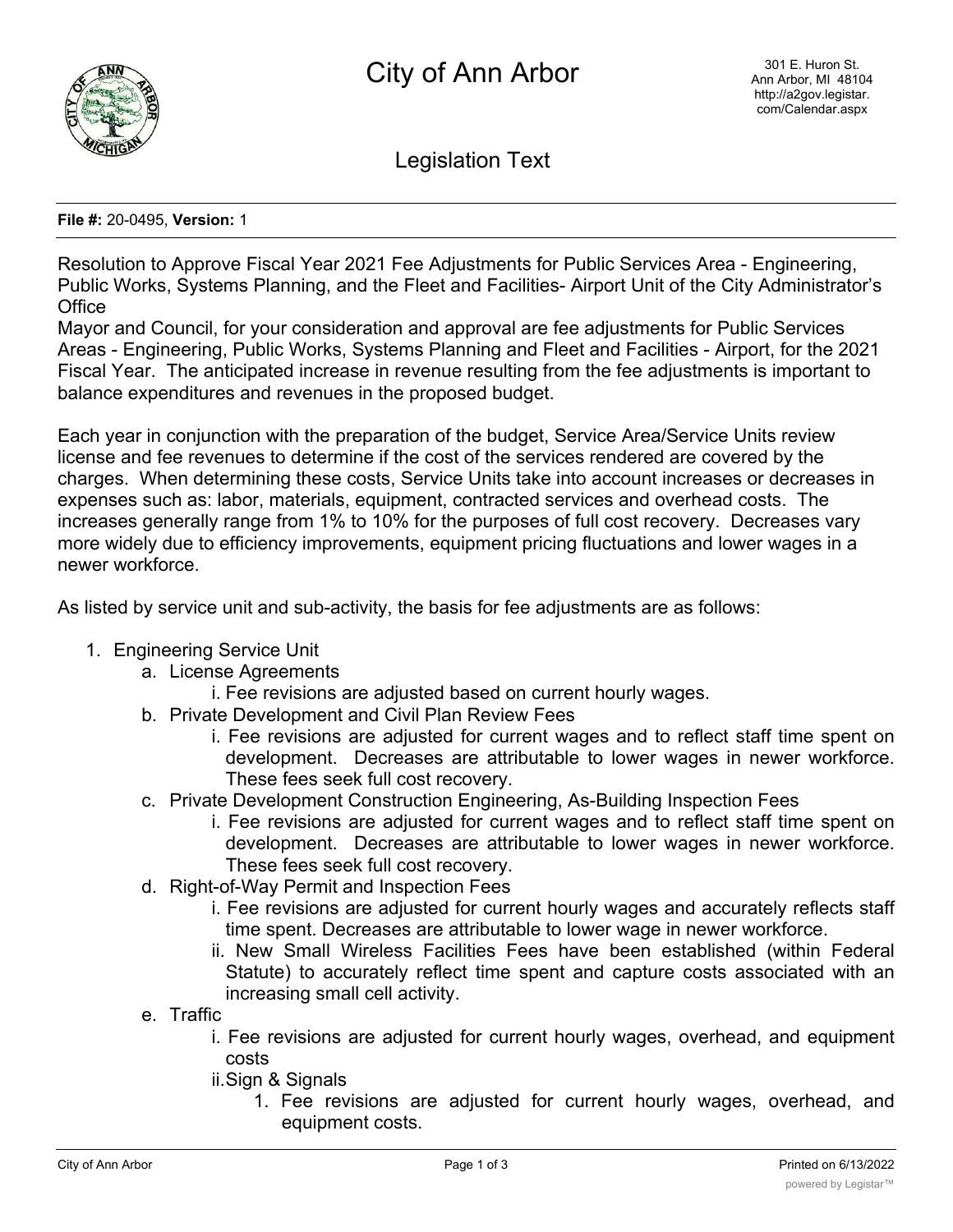- 2. Temporary Permissions to Reserve Parking Lane fees were adjusted to more accurately reflect staff time spent.
- f. Annual Visitor Parking Permit, Annual Residential Parking Permit and Replacement Permits.
	- i. Fees were adjusted using the annual inflation rate. The Annual Visitor Parking Permit and the Replacement permit were adjusted based on the same criteria as the Residential Parking Permit which were last changed 11 years ago.
- 2. Public Works Service Unit
	- a. Customer Service- Meter operations and maintenance
		- i. Fee revisions are adjusted for current hourly wages and overhead to more accurately reflect staff time. Fees also reflect changing material costs (both increases and decreases).
		- ii. Increases are associated with full cost recovery for services rendered and will gradually increase until achieved.
	- b. Forestry
		- i. Increases are associated with full cost recovery for services rendered and will gradually be increased until achieved.
		- ii.Decreases are due to equipment usage/pricing fluctuations.
		- iii. New Development Street Tree Maintenance fee added to cover the maintenance costs of newly planted trees.
	- c. Solid Waste
		- i. Increases are associated with full cost recovery for services rendered and will gradually be increased until achieved.
		- ii. Commercial franchise fee changes are associated with a reduction in transportation costs due to decreased trash tonnage collections.
	- d. Utilities
		- i. Water, Storm and Sewage
			- 1. Increases are associated with full cost recovery for services rendered and will gradually be increased until achieved.
- 3. Systems Planning Service Unit
	- a. Soil Erosion & Sedimentation Control
		- i. Fee revisions are adjusted for current hourly wages, accurately reflect staff time, seek full-cost recovery, and reduces current subsidy.
	- b. Systems Planning Staff Review of Planning Petitions
		- i. Fee revisions are adjusted to reflect current wages and accurately reflect staff time spent on development.
- 4. Fleet and Facilities Airport
	- i. Increases are determined/set as a result of Market Analysis of other local airport hangar fees.

Budget and Fiscal Impact**:** The net impact of the fee revisions is estimated to be an increase of \$91,753.00. This impact was calculated using the number of instances a fee or charge was assessed in Fiscal Year 2019. The Public Services Area is recommending approval of increases for